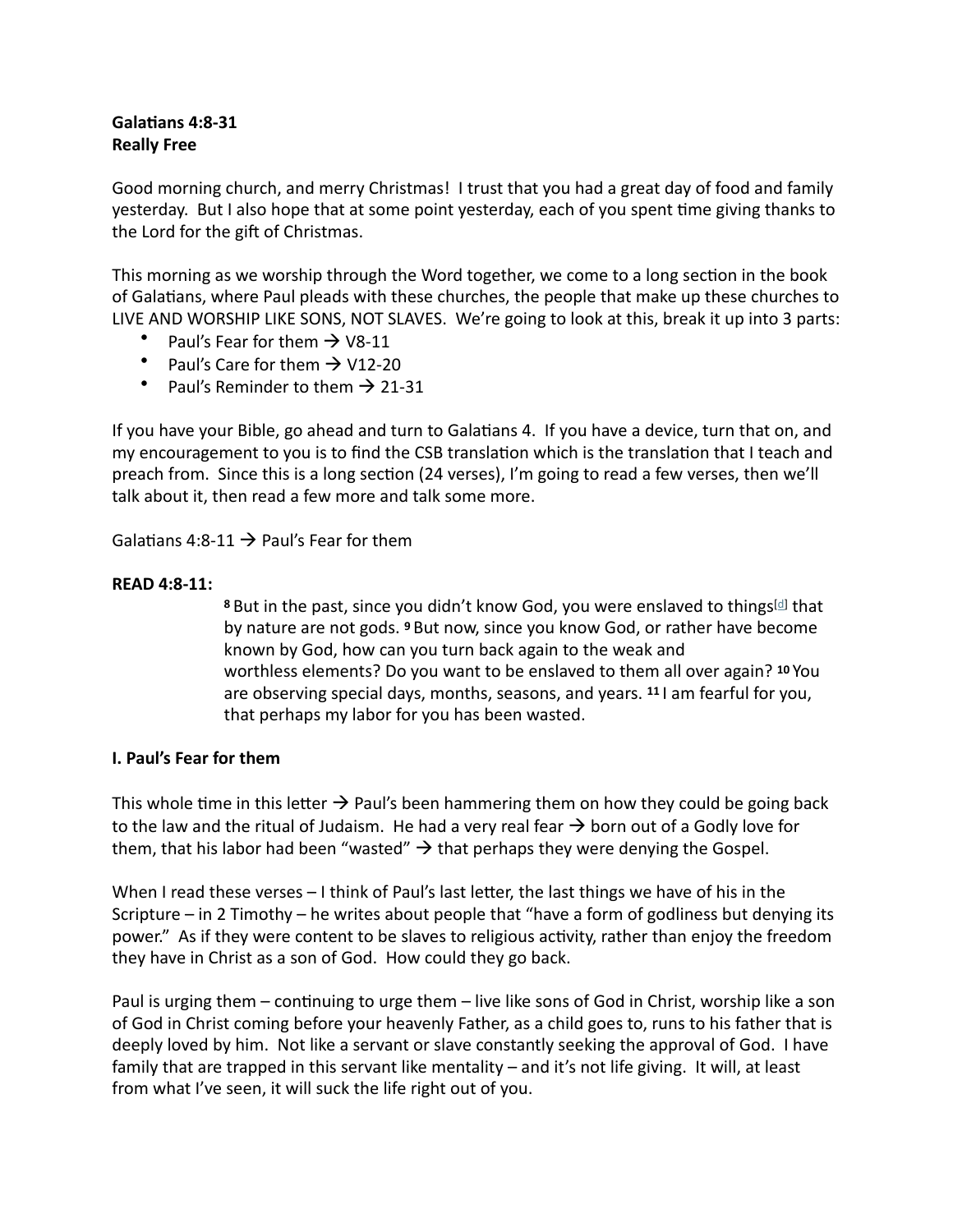The book of Psalms is an incredible picture of wide ranging emotions. And in Psalm 16 David writes about the abundant joy that we can have in God. And writing about being in the presence of God, he writes, under inspiration of the Holy Spirit:

> **9**Therefore my heart is glad and my whole being rejoices; my body also rests securely. 10 For you will not abandon me to Sheol; you will not allow your faithful one to see decay. 11 You reveal the path of life to me; in your presence is abundant joy; at your right hand are eternal pleasures.

This is the cry of a SON OF GOD, resting, living, worshiping before God his Father. This isn't the cry of a slave desperately seeking the approval of their master

See Paul's fear was that his ministry was in vain because **they'd rather be servants than sons**. They were falling back into this trap of slavery to religion and religious activity.

What does this have to do with us? Everything. One writer that I read this week says it this way: "What if Satan's strategy to condemn your soul involves NOT tempting you to do all the wrong things, but instead leading you to do all the right things with the wrong spirit?"

Is it possible to:

- Go to church every day
- Give some money to the church
- Pray
- Fast
- Volunteer at the church
- Maybe even teach a Bible study
- Going on a mission trip every year
- Holding to a form of godliness but denying its power as Paul wrote to Timothy

All the while missing the relationship God desires for you as a son, by grace alone through faith alone in Christ alone. See it's not that we don't or shouldn't do those things – they can be good things. BUT we don't do them to earn our spot in God's family. In Christ we are free to obey God and live a life that brings glory to him. Free as sons, to obey. Not bound as a servant, forced to obey.

Paul had this fear that his ministry was in vain – that they'd rather be slaves than sons. And we see this special affection and care he had for these churches in the next few verses.

**II. Paul's Care For Them Read 4:12-20**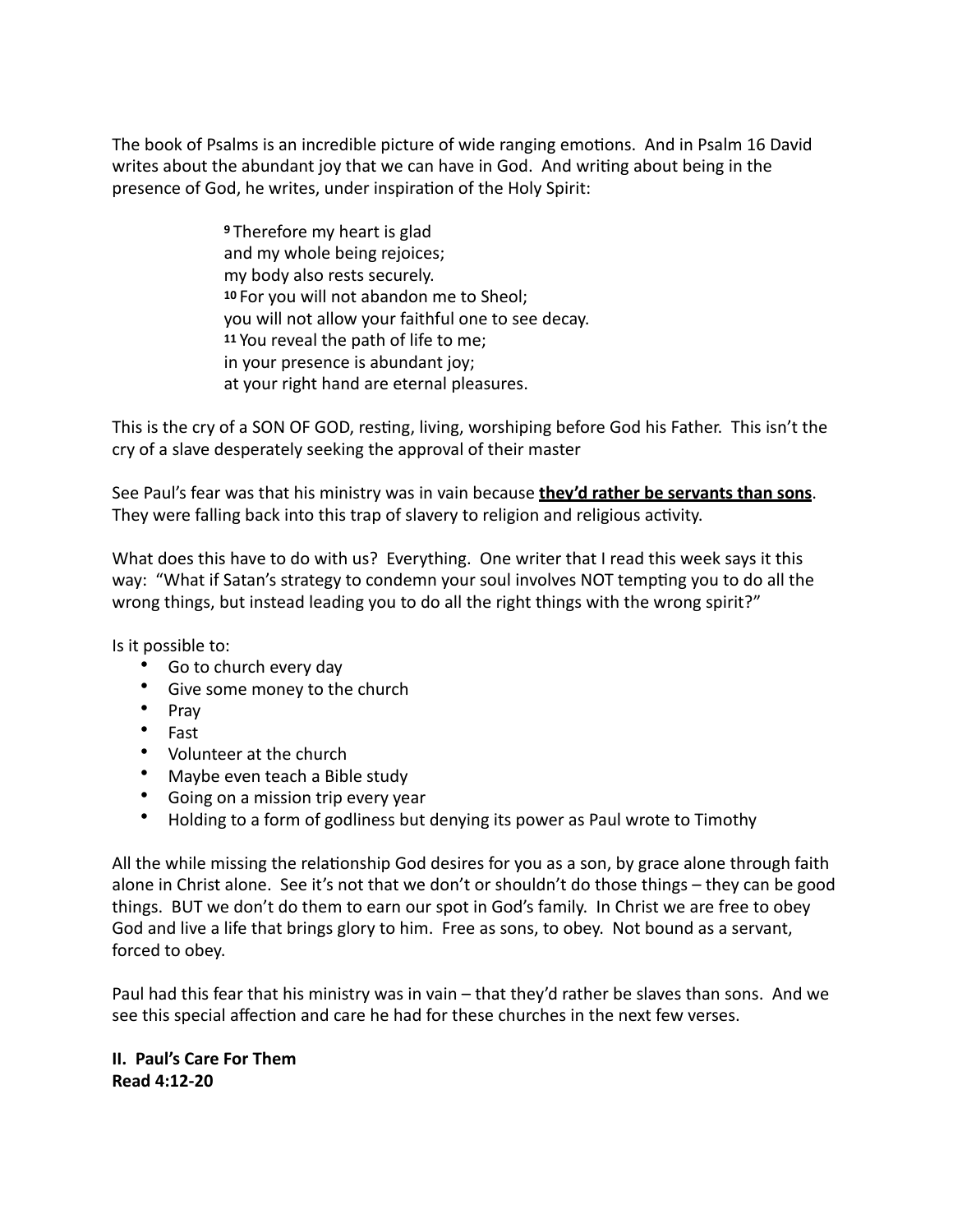12 l beg you, brothers and sisters: Become as I am, for I also have become as you are. You have not wronged me; <sup>13</sup> you know<sup>[[e\]](https://www.biblegateway.com/passage/?search=galatians+4&version=CSB#fen-CSB-29127e)</sup> that previously I preached the gospel to you because of a weakness of the flesh. <sup>14</sup> You did not despise or reject me though my physical condition was a trial [f](https://www.biblegateway.com/passage/?search=galatians+4&version=CSB#fen-CSB-29128f)or you.<sup>[f]</sup> On the contrary, you received me as an angel of God, as Christ Jesus himself.

15 Where, then, is your blessing? For I testify to you that, if possible, you would have torn out your eyes and given them to me. <sup>16</sup> So then, have I become your enemy because I told you the truth? <sup>17</sup> They court you eagerly, but not for good. They want to exclude you from me, so that you would pursue them. <sup>18</sup> But it is always [g](https://www.biblegateway.com/passage/?search=galatians+4&version=CSB#fen-CSB-29132g)ood to be pursued<sup>[g]</sup> in a good manner—and not just when I am with you. 19 My children, I am again suffering labor pains for you until Christ is formed in you. <sup>20</sup> I would like to be with you right now and change my tone of voice, because I don't know what to do about you.

Couple of things to point out here – specifically when we think about how Paul was caring for them:

- Up until now he'd been coming at them hard with theology. Really blowing them up theologically. But here we see a shift of tone  $-$  in V12 he refers to them as brothers and sisters. Then again in V19 he calls them his children  $-$  similar to how John the apostle addresses the church in the letter of 1 John.
- Here in these verses he's laying out for them his affectionate care
	- $\circ$  And he reminds them, that when he was suffering they welcomed him.
	- $\circ$  Now we don't know exactly what Paul was sick with, but he was sick, and they cared for him
		- $\blacksquare$  In a 1<sup>st</sup> century context sick people were generally avoided. Like COVID now, only worse.
		- **EXECT** And while the verses say that his physical condition was a trial for them  $$ they received him as Christ Jesus himself
	- $\circ$  But now they despise him simply because he was telling them the truth
- And instead, they have fallen into false teachers that are "courting them eagerly".
	- $\circ$  The goal of these guys was to control the people in Galatia, and exploit them for their own personal good, and build up their own personal reputation. And it's evil and wicked then, and it's still evil and wicked now.

And in V19, we get this picture into Paul's affectionate care and concern for the people in these churches – it says he labors for them until Christ is formed in them. Where the false teachers of Paul's day, and today, and disqualified pastors – try to control people in order to elevate themselves. Paul's goal was to point people to the beauty of the Gospel in order for Christ to be formed in them.

- Any pastor worth his salt knows what it's like to labor for people praying and working to see people be formed into Christ.
- And the goal of the Christian life is to be more and more like Jesus. We glorify God as we grow to be more like Jesus. It's what Paul wrote about in Colossians where he said "So then, just as you have received Christ Jesus as Lord, continue to walk in him."
	- $\circ$  Have received  $\rightarrow$  at conversion